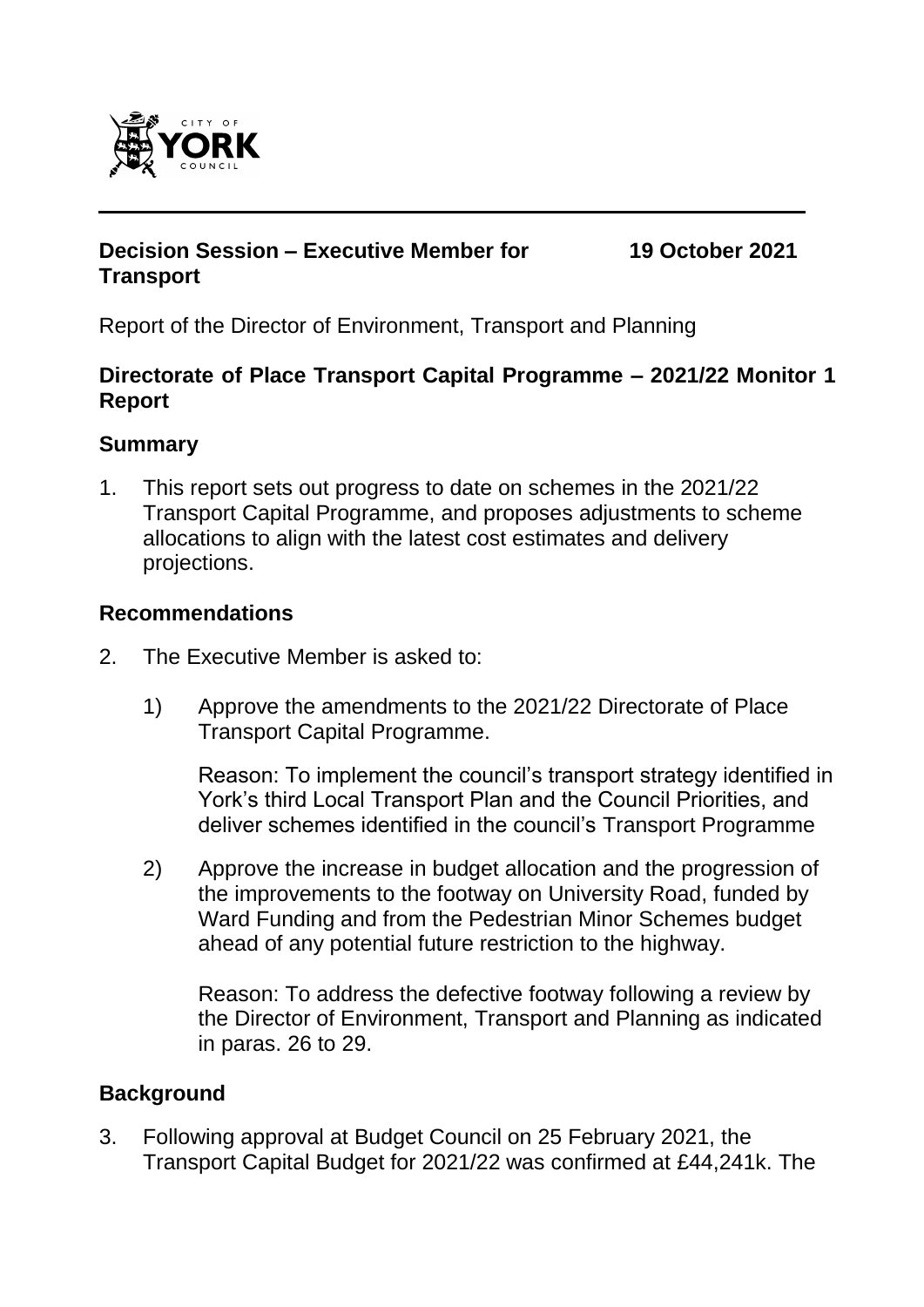budget was then amended to £22,095k in June 2021 when the Executive Member was presented with the Consolidated Transport Capital Programme, which included all schemes and funding carried forward from 2020/21, and adjusted the spend profile for the Outer Ring Road and Station Frontage major schemes.

- 4. The approved budget includes funding from the Local Transport Plan (LTP) grant and council resources, and significant funding from various external sources, including grant funding from the European Regional Development Fund (ERDF) for the completion of the Hyper Hubs project, the National Productivity Investment Fund, the West Yorkshire Transport Fund, the Transforming Cities Fund and funding from the Department for Transport for the Outer Ring Road Dualling scheme.
- 5. There are a number of schemes in the programme where progress was delayed in 2020/21 due to the impact of the Covid-19 pandemic, as Transport Service resources were focused on the emergency Covid measures and developing and implementing the Emergency Active Travel schemes, and staff in the Highways section were redeployed to Waste Services to ensure essential services could continue throughout the pandemic. These schemes have been included in the 2021/22 transport capital programme, and feasibility and design is now being progressed to develop schemes for implementation.

#### **2021/22 Major Schemes**

- 6. The allocations within the Major Schemes block will deliver a significant programme of improvements to the city's infrastructure. Funding for these schemes has been secured from several external funding sources, with contributions from the council's capital budgets agreed to support these projects.
- 7. Following public consultation on the Outer Ring Road scheme in 2020/21, a report was presented to the September Executive meeting setting out the results of the public engagement process. The results showed that 79% of respondents supported the scheme proposals but there were concerns across a number of areas, chiefly about poor cycling and walking facilities. The project team have recommended a revised scheme which addresses many of these concerns.
- 8. Following the approval of the revised scheme in September, a planning application for the scheme will be submitted in October 2021. In parallel, work is in progress to acquire land, develop the business case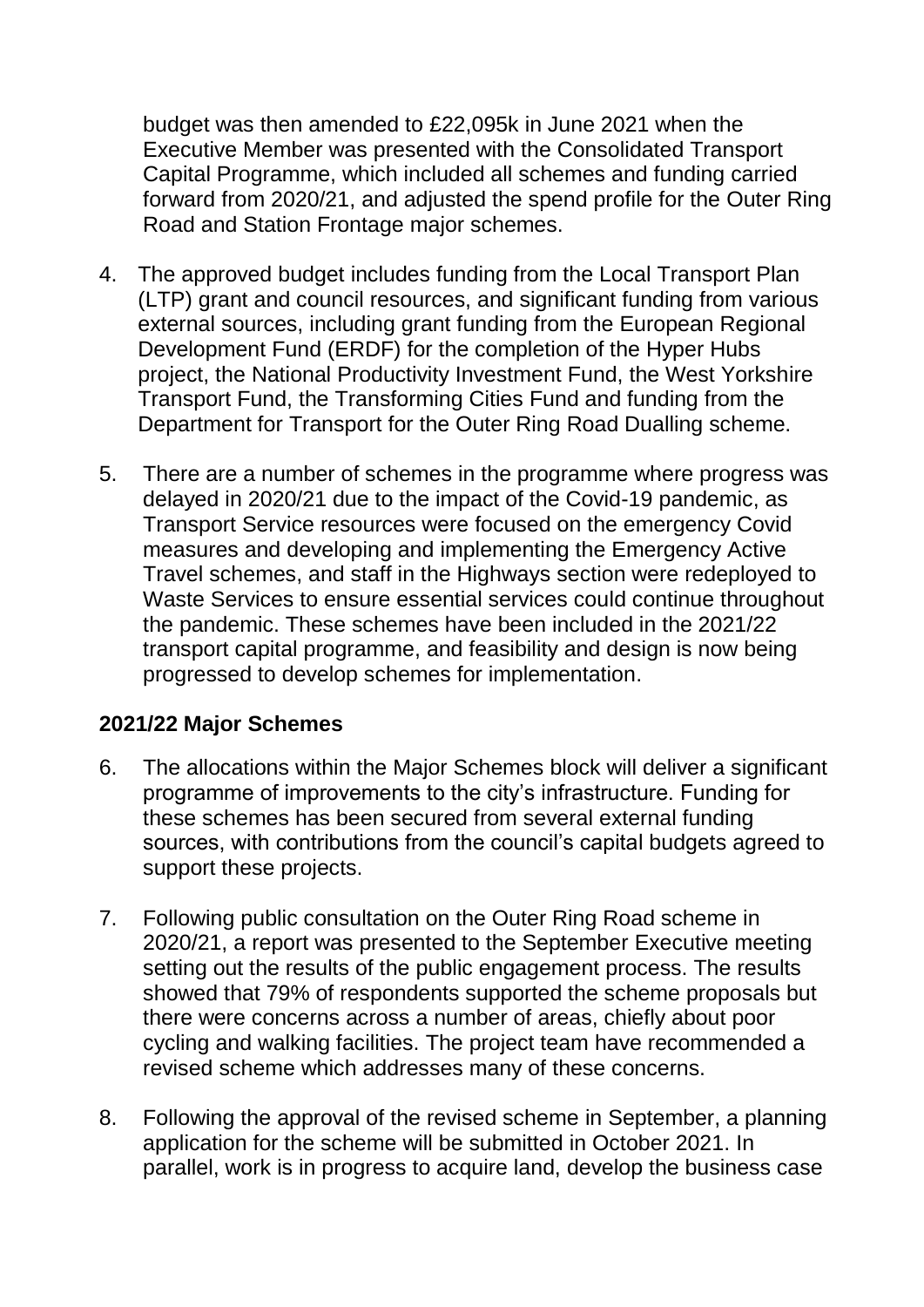and complete the detailed design for the scheme. The construction stage is expected to start in mid-2023. Following a review of expected costs and timescales, the 2021/22 funding allocation has been adjusted to reflect the revised spend profiles for the scheme.

- 9. Planning approval was granted for the Station Frontage scheme in February 2021, and work on the scheme has continued in 2021/22. The utility diversion works are expected to start in winter 2021, with the main highway works planned for summer 2022, and the station works planned to start in autumn 2022. The 2021/22 funding allocation has been adjusted to reflect the revised spend profiles for the scheme, following a review of expected costs and timescales, and the scheme is expected to be completed in autumn 2023.
- 10. Work on the Hyper Hub at Monks Cross Park & Ride site has continued, but there have been some delays to the power supply upgrade works required for the site, and it is now expected to open in autumn 2021. The construction of the Poppleton Bar site started as planned in April, and the site will open in the autumn. Work is continuing on the proposed Hyper Hub at Union Terrace car park, and a planning application is being developed for the scheme.
- 11. Work on the Smarter Travel Evolution Programme is continuing as planned. The real-time traffic model has been completed and is now in use, and work on the data platform and communications upgrades is continuing and will be completed in 2021/22.
- 12. The work to install electric vehicle charging equipment in car parks has continued, but there have been some delays to the power supply works being carried out by Northern Powergrid. However, it is expected that all sites will be completed in autumn 2021.
- 13. The detailed design for the City Centre Access/ Hostile Vehicle Mitigation measures is being progressed as agreed by the Executive, and delivery of the scheme will be progressed later in the year.
- 14. Following the decision to create a city centre Clean Air Zone (CAZ), an allocation was included in the Transport Capital Programme to fund work carried out by bus companies to improve emissions from their bus fleets The majority of the conversion work was completed in 2020/21, and the remaining work on the Connextions and the First York bus fleets will be completed in 2021/22.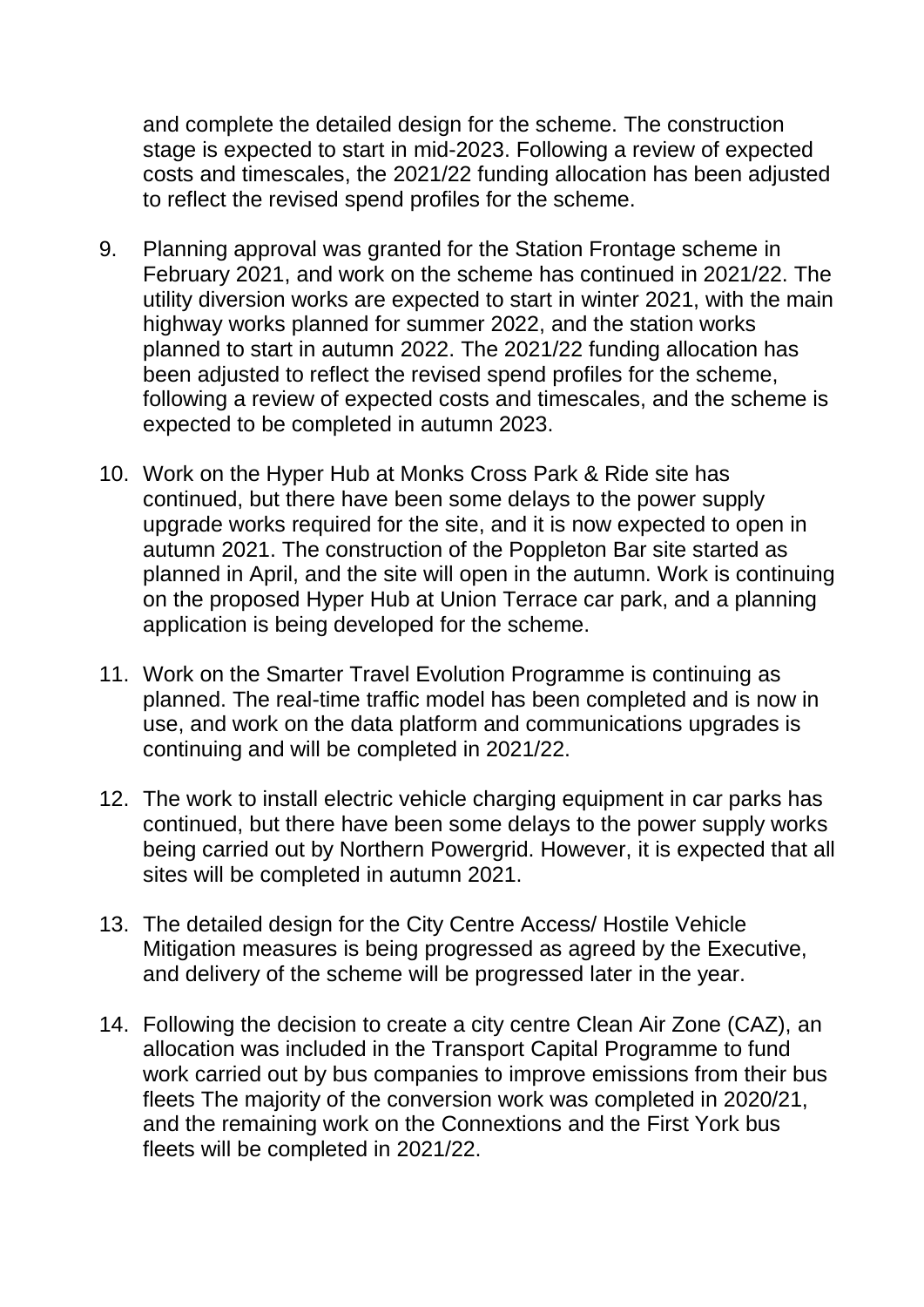- 15. Following the recent report to the Executive regarding the proposed new railway station in Haxby, work will continue with Network Rail to develop the scheme during 2021/22. The council has been awarded £400k grant funding from the Department for Transport for the development of the scheme, with an additional £250k available from Council Resources to fund land purchase costs. A decision on funding for the full scheme is expected from the Department for Transport in 2022.
- 16. The council has been awarded £1.4m grant funding from the Transforming Cities Fund for the Tadcaster Road Transport Enhancements scheme to make improvements for cyclists and other sustainable transport modes, as part of a wider maintenance scheme being progressed by the council. Preliminary design and feasibility work has been completed and a public consultation has been carried out, which is reported in a separate item on the agenda to this meeting. It is proposed to add £150k to the 2021/22 budget for the completion of the detailed design for this scheme, with the remaining funding allocated to the 2022/23 capital budget for implementation of the scheme.
- 17. The Scarborough Bridge Cycle Routes project includes several schemes to improve facilities for cyclists on the approaches to the Scarborough Bridge Footbridge. The improvements to the Marygate Car Park path were completed earlier in the year, and following a trial allowing cyclists to use High Petergate during Footstreets hours carried out in 2020/21, approval has been granted to make this permanent.
- 18. The work at the Bootham/ St Mary's junction was planned to start in September, but this was deferred due to the need for the Bootham/ Gillygate traffic signals upgrade to be implemented in September due to safety issues raised following a survey of the traffic signals equipment, and the work is now planned for later in the year. The construction of a ramp at the end of St Mary's to provide a step-free access for pedestrians and cyclists has been delayed due to the need for utility equipment diversions, and once these have been carried out, the construction of the scheme can be progressed.
- 19. A new allocation of £355k has been added to the programme to support the delivery of the Castle Gateway Masterplan to improve accessibility for pedestrians and cyclists, and increasing levels of travel using active modes, as part of the redevelopment of the Castle Gateway area. This is funded through a grant from the West Yorkshire Transport Fund.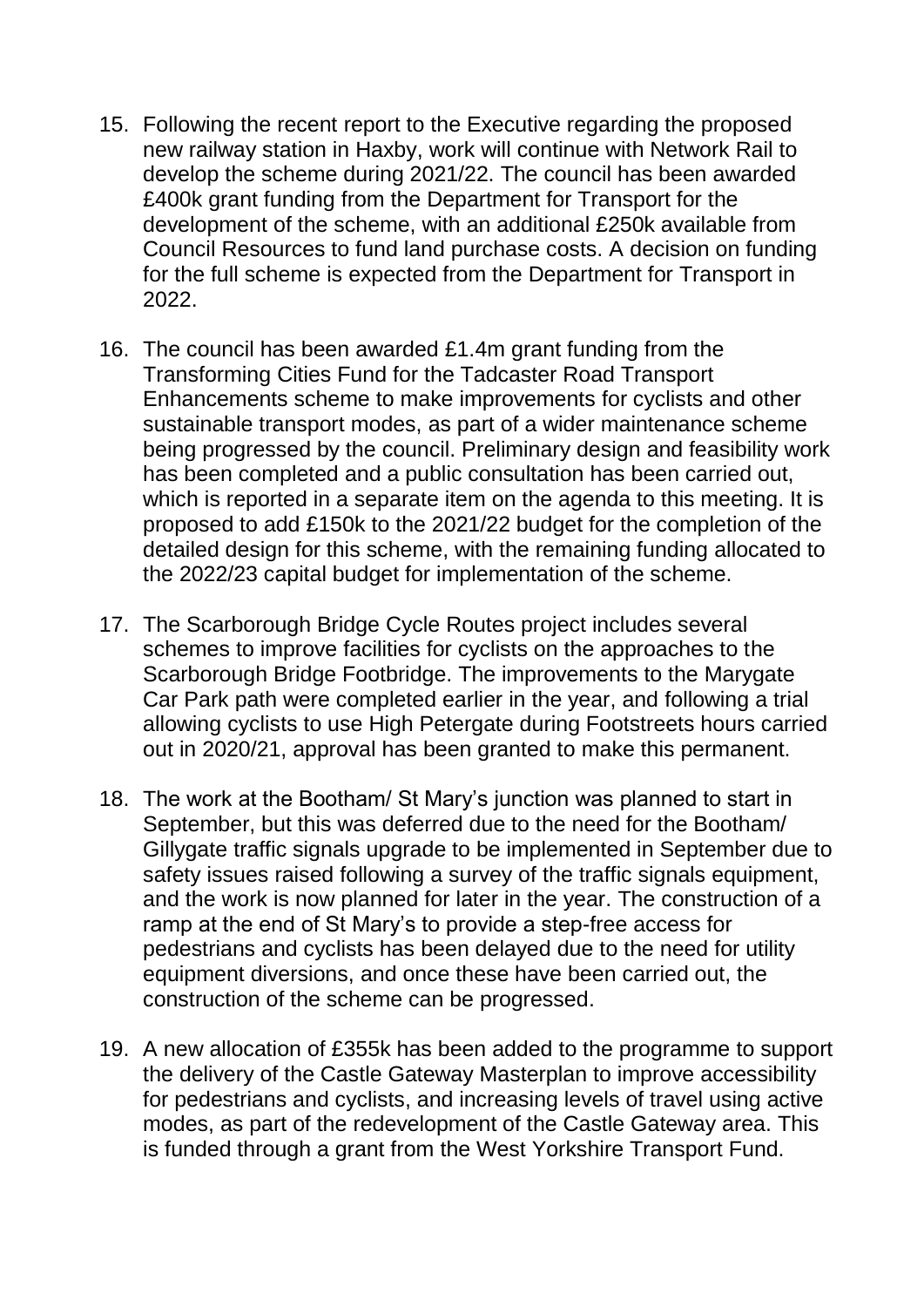## **2021/22 Transport Schemes**

- 20. A review of the current programme has identified schemes where the allocations need to be amended to reflect scheme progress and updated cost estimates.
- 21. Section 106 funding has been received from the Germany Beck development for improvements to bus stops in the vicinity of the site. The first phase of this work has been completed, and it is proposed to increase the allocation by £14k to allow additional works to be carried out in 2021/22.
- 22. Funding has also been received from the developer of the Windmill Lane (Hull Road) site for the installation of real-time information screens at bus stops near the site, and it is proposed to add £21k developer funding to the programme to fund this work in 2021/22.
- 23. It is proposed to reduce the allocation for the Park & Ride Advance Signage scheme to £40k, as the cost of the planned works is lower than originally estimated. The installation of the new signs will be completed in autumn 2021.
- 24. The council has successfully bid for an additional £500k grant funding from the Department for Transport for additional upgrades to traffic signals through the Traffic Signal Asset Renewal (TSAR) programme. This will be used to upgrade additional pedestrian crossing sites across the city.
- 25. It is proposed to increase the allocation for the Dropped Kerbs programme to £85k to fund the installation of additional dropped kerbs in the Footstreets area of the city centre.
- 26. There were two schemes for University Road. A scheme funded by Ward Funding and the Pedestrian Minor Schemes budget for improvements to the footway on University Road (following damage from tree growth), and it was proposed to increase the Pedestrian Minor Schemes allocation to £35k for the contribution to this scheme. This initial work to improve the footpath was planned to be progressed in advance of the Active Travel Fund scheme to implement a cycle route between Wheldrake and Heslington.
- 27. However, at the 21 September Decision Session, the following decision was made regarding the University Road proposals: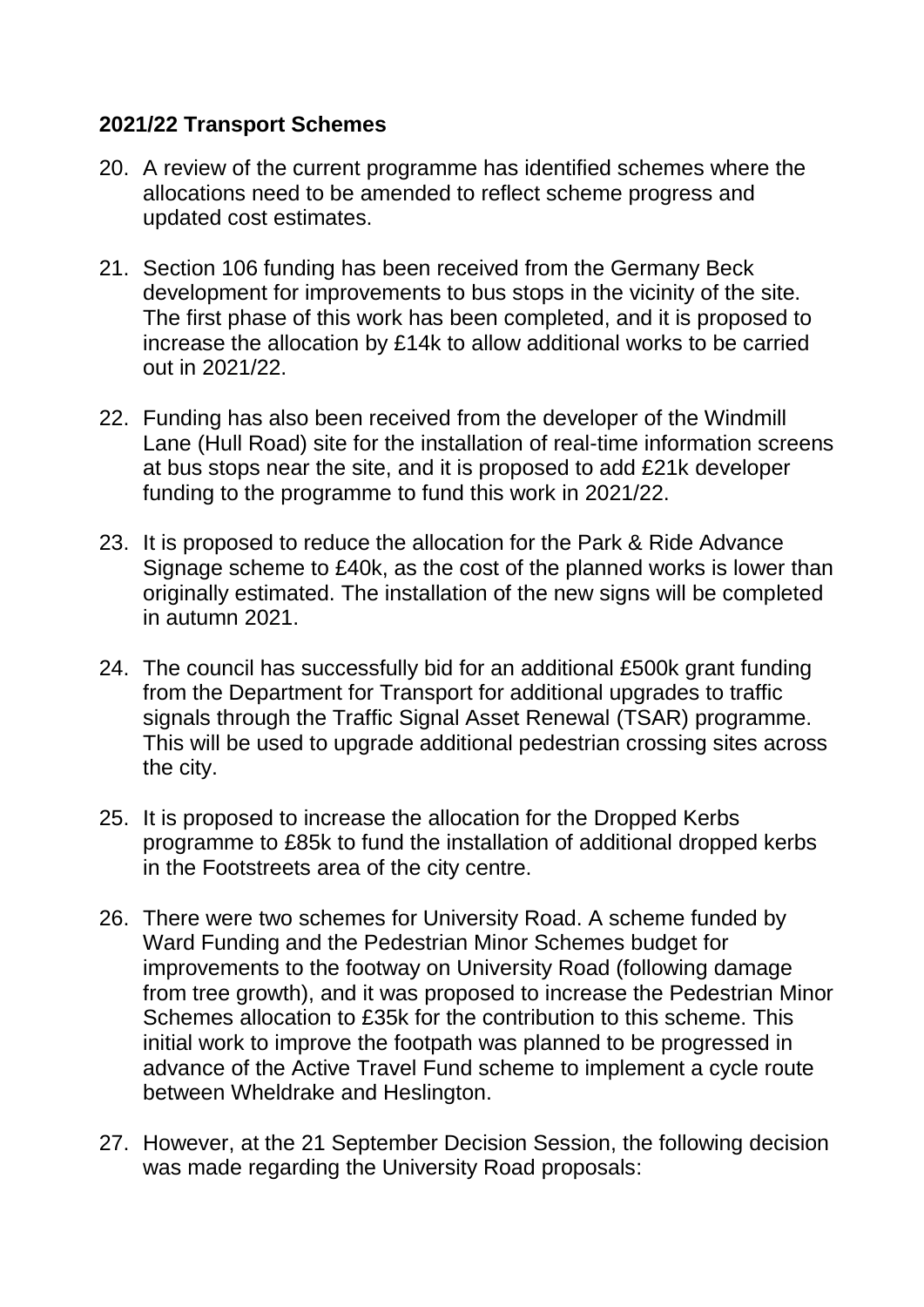"To delegate to the Director of Environment Transport and Planning to implement a traffic regulation order on the main carriageway for allowance of pedestrian access.

Reason: To ensure safe passage on University Road for pedestrians on the main carriageway."

- 28. Following the delegation to the Director of Environment, Transport and Planning, further analysis and consultation with local stakeholders has taken place and new information has been presented regarding the immediate impact to the highways and the need for further work and consultation ahead of any potential future restrictions of the highway.
- 29. Therefore, following the representation from Ward Councillors and in light of new information, it is recommended that the originally proposed improvements to the footway on University Road, funded by Ward Funding and from the Pedestrian Minor Schemes budget, should proceed ahead of any potential future restriction to the highway.
- 30. The allocation for the Navigation Road Cycle Scheme has been increased to £40k, as the cost estimate for the implementation of the one-way plug scheme was higher than originally expected. This scheme was developed as part of the Emergency Active Travel Fund programme in 2020/21, but was not completed last year.
- 31. Funding has also been allocated for the completion of the Emergency Active Travel Fund scheme to improve signage on city centre bridges to reduce conflicts between cyclists and other vehicles.
- 32. Details of the costs of the Local Safety Schemes programme have been added to the capital programme, and the allocations for the Elvington Lane and Sim Balk Lane Speed Management schemes have been increased, due to the higher cost of the planned work to replace existing speed cushions and associated resurfacing work.
- 33. The allocation for the Hempland Avenue Speed Management scheme has been increased due to the higher cost of the resurfacing work required for the scheme. The scheme aims to reduce vehicle speed at the Hempland Avenue/ Hempland Lane junction by narrowing the carriageway at the junction.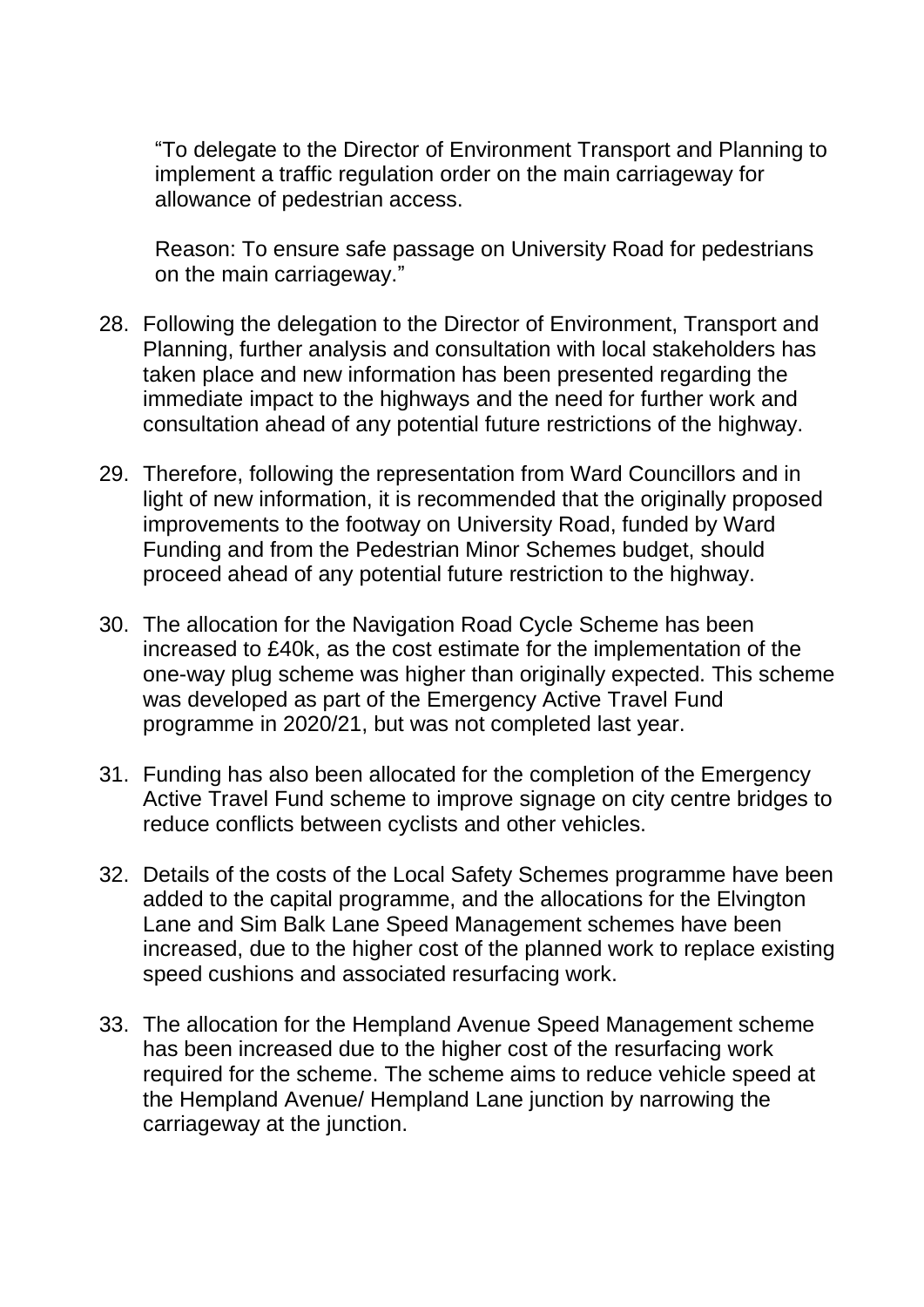- 34. It is proposed to reduce the allocation for the Bridge Maintenance programme to £515k and slip the funding allocated for the Lendal Bridge Maintenance scheme to 2022/23, as this scheme will not be implemented in 2021/22. Some resurfacing work was carried out recently in order to improve the road surface, and the bridge maintenance scheme will be progressed in future years.
- 35. The allocation for the Flood Sign Renewal scheme has been increased to £200k with the addition of carryover funding from 2020/21, and a programme of work is currently being developed for implementation in 2021/22.
- 36. No other changes are proposed to schemes in the transport capital programme at this stage of the year. A number of schemes have already been completed including upgrades to traffic signals at six locations through the TSAR programme, improvements to car park signage, installation of new Pay-on-Exit systems at Marygate and Piccadilly car parks, and measures to improve safety at Clifton Green Primary School and to extend the existing 20mph limit in Osbaldwick. Feasibility and design work is being progressed on the remaining schemes for implementation later in 2021/22.
- 37. Details of the revised budgets are shown in Annexes 1 and 2 to this report.
- 38. Following the award of grant funding from the Emergency Active Travel Fund (EATF) in 2020/21, and the government's Active Travel Fund (ATF) in 2021/22, the transport capital programme now includes a number of schemes being progressed as part of the council's Active Travel Programme to encourage the use of active travel modes (walking and cycling) through the provision of new/ improved infrastructure for across the city. This includes the Cycling Schemes allocation, completion of EATF schemes from 2020/21, and the schemes in the Active Travel Fund Tranche 2 programme.
- 39. An update on the Active Travel Programme was presented to the September Decision Session meeting, with an outline of the proposed schemes and timescales, and details of the programme are shown in Annex 3 to this report.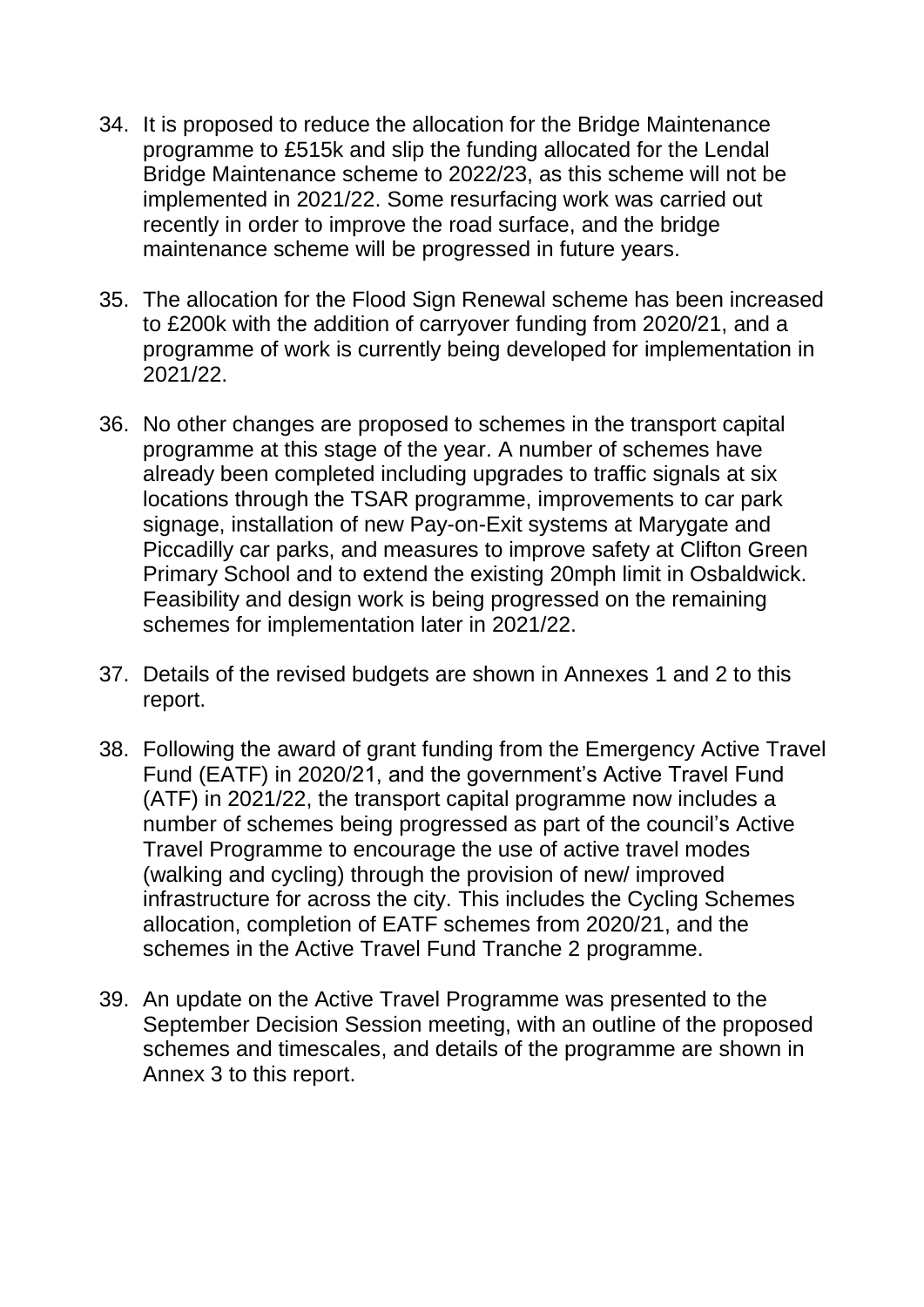# **Consultation**

- 40. The capital programme is decided through a formal process using a Capital Resources Allocation Model (CRAM). CRAM is a tool used for allocating the council's capital resources to schemes that meet corporate priorities.
- 41. Funding for the capital programme was agreed by the council on 25 February 2021. While consultation is not undertaken on the capital programme as a whole, individual scheme proposals do follow a consultation process with local councillors and residents. A wider consultation regarding the council's budget for 2021/22 was carried out in winter 2020, as part of the process of developing the council's 2021/22 Budget.

# **Options**

42. The Executive Member has been presented with a proposed programme of schemes, which have been developed to implement the priorities of the Local Transport Plan (LTP3) and the Council Plan.

# **Analysis**

43. The programme has been prepared to meet the objectives of LTP3 and the Council Plan as set out below; implement the City Centre Access & Safety Scheme; complete the Hyper Hubs schemes; progress the Smarter Travel Evolution Programme; and progress the Outer Ring Road upgrades and Station Frontage major schemes.

# **Council Plan**

- 44. The Council Plan has Eight Key Outcomes:
	- Well-paid jobs and an inclusive economy
	- A greener and cleaner city
	- Getting around sustainably
	- Good health and wellbeing
	- Safe communities and culture for all
	- Creating homes and world-class infrastructure
	- A better start for children and young people
	- An open and effective council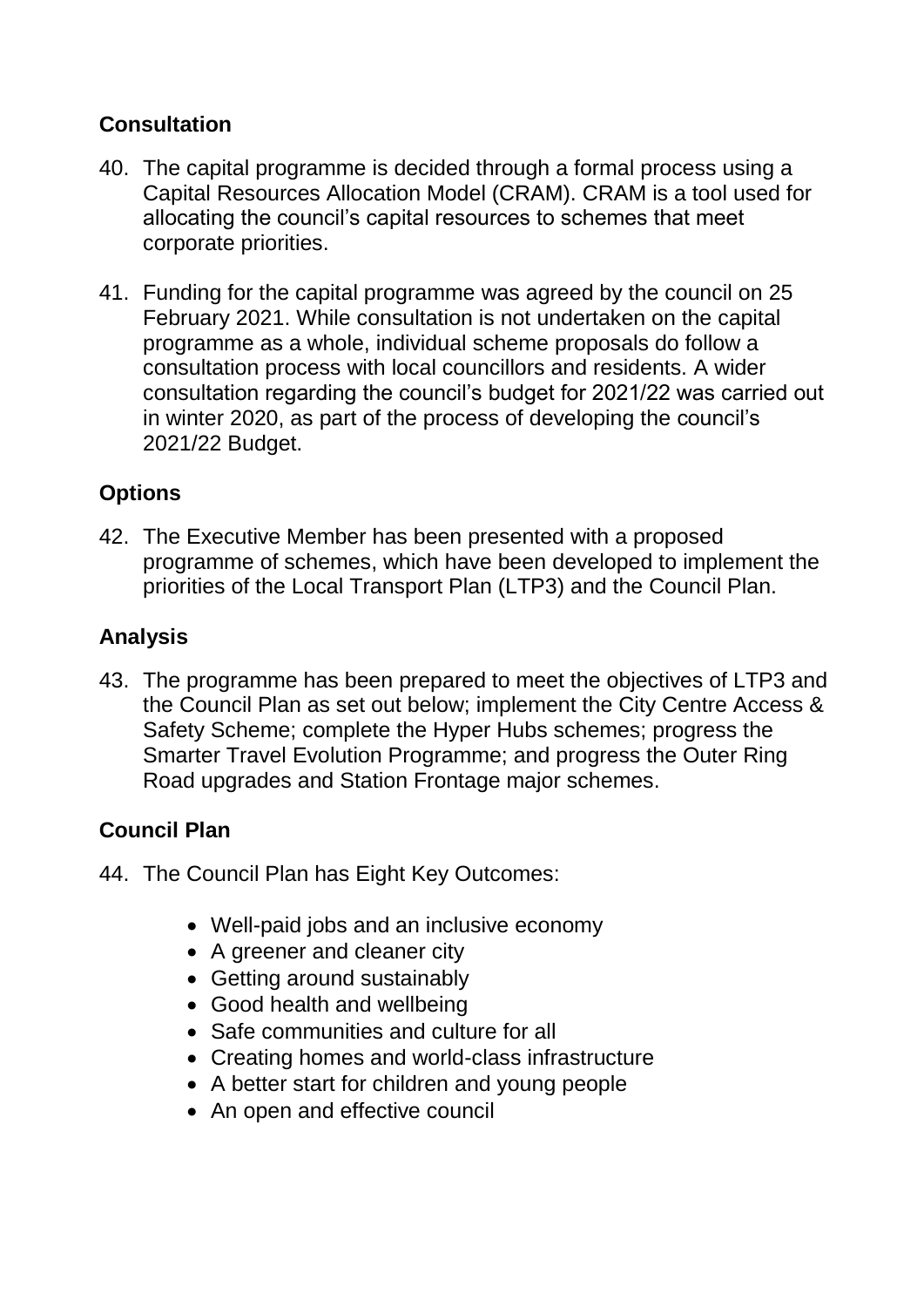- 45. The Transport Capital Programme supports the prosperity of the city by improving the effectiveness, safety and reliability of the transport network, which helps economic growth and the attractiveness for visitors and residents. The programme aims to reduce traffic congestion through a variety of measures to improve traffic flow, improve public transport, provide better facilities for walking and cycling, and address road safety issues.
- 46. Enhancements to the efficiency and safety of the transport network will directly benefit all road users by improving reliability and accessibility to other council services across the city.
- 47. The capital programme also addresses improvements to the transport network raised by residents such as requests for improved cycle routes, measures to address safety issues and speeding traffic, and improvements at bus stops such as real-time information display screens and new bus shelters.

## **Implications**

- 48. The following implications have been considered.
	- **Financial**: See below.
	- **Human Resources (HR):** In light of the financial reductions in recent years, the Executive Member's attention is drawn to the fact that the majority of Highways and Transport staff are now funded either through the capital programme or external funding. This core of staff are also supplemented by external resources commissioned by the council to deliver capital projects, which provides flexible additional capacity and reflects the one-off nature of capital projects.
	- **Equalities:** There are no Equalities implications.
	- **Legal:** There are no Legal implications.
	- **Crime and Disorder:** There are no Crime & Disorder implications.
	- **Information Technology (IT):** There are no IT implications.
	- **Property:** There are no Property implications.
	- **Other:** There are no other implications.

# **Financial Implications**

49. As detailed earlier in this report, there are a number of new funding allocations to be added to the 2021/22 Transport Capital Programme. The Local Transport Plan grant allocation has been increased as a higher grant award was received for 2021/22. Additional funding from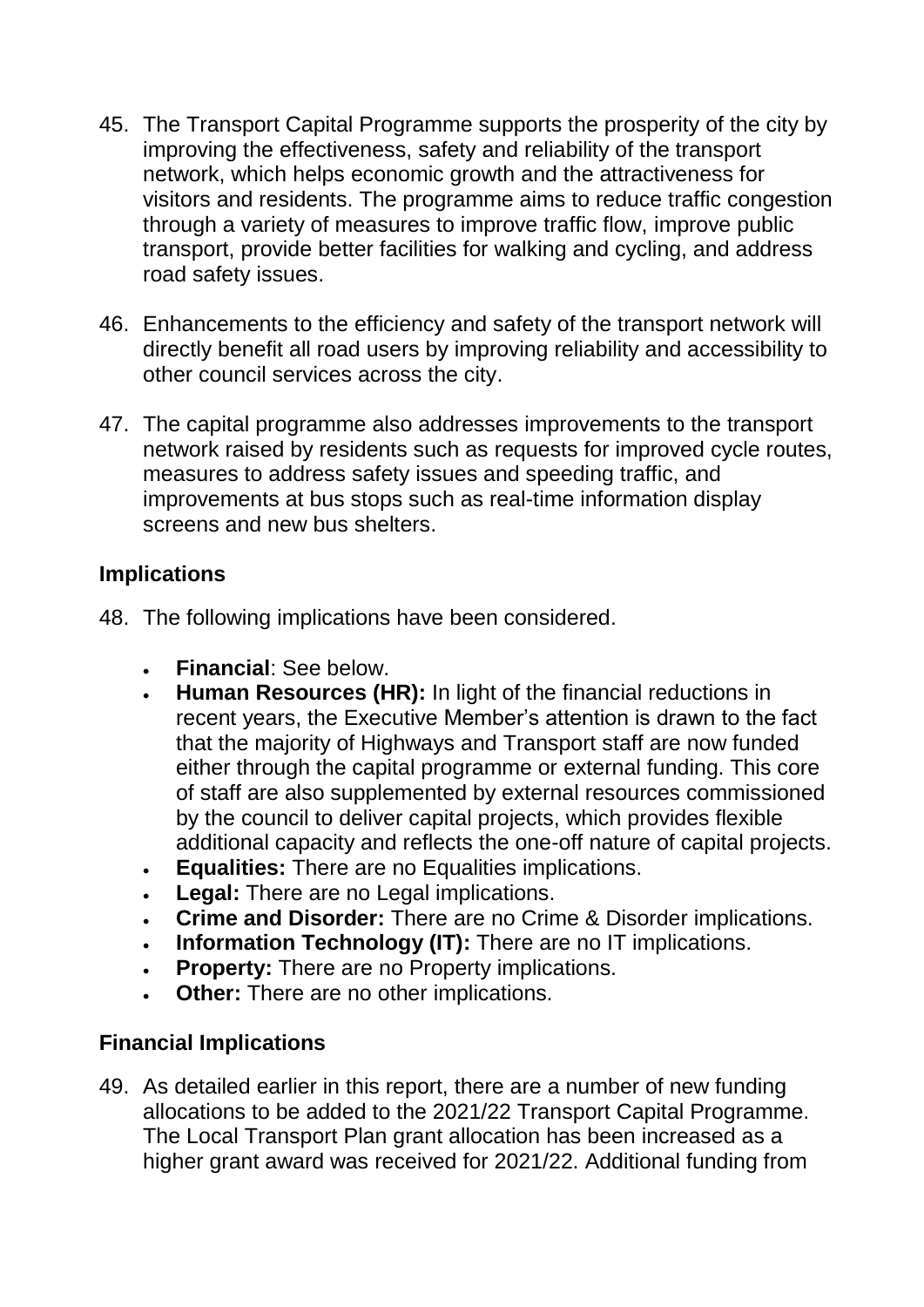various sources has also been added to the programme, including additional developer funding (Section 106) for bus stop improvements, grant funding from the Department for Transport for additional traffic signal upgrades, additional council resources and grant funding from the Department for Transport for the Haxby Station scheme, funding from the Transforming Cities Fund for transport improvements on Tadcaster Road, and an allocation from the West Yorkshire Transport Fund for the Castle Gateway Transport Development work.

- 50. The funding allocation for the Lendal Bridge Maintenance scheme has been slipped to the 2022/23 capital programme as the scheme will not be progressed in 2021/22, and some amendments have been made to allocations for individual schemes following revised cost estimates for the proposed work.
- 51. If the proposals in this report are accepted, the Economy & Place Transport Capital budget for 2021/22 would be amended to £21,879k, as set out in Annex 1 to this report.

#### **Risk Management**

52. For larger schemes in the programme, separate risk registers will be prepared and measures taken to reduce and manage risks as the schemes are progressed throughout 2021/22.

#### **Contact Details**

| <b>Author:</b>                                                                                        | Chief Officer Responsible for the<br>report:                                                                                                   |
|-------------------------------------------------------------------------------------------------------|------------------------------------------------------------------------------------------------------------------------------------------------|
| <b>Tony Clarke</b><br><b>Head of Transport</b><br><b>Directorate of Place</b><br>Tel No. 01904 551641 | <b>James Gilchrist</b><br>Director Environment, Transport and<br>Planning<br>$\vert \sqrt{ } \vert$ Date 01/10/21<br>Report<br><b>Approved</b> |

**Specialist Implications Officer(s)** List information for all